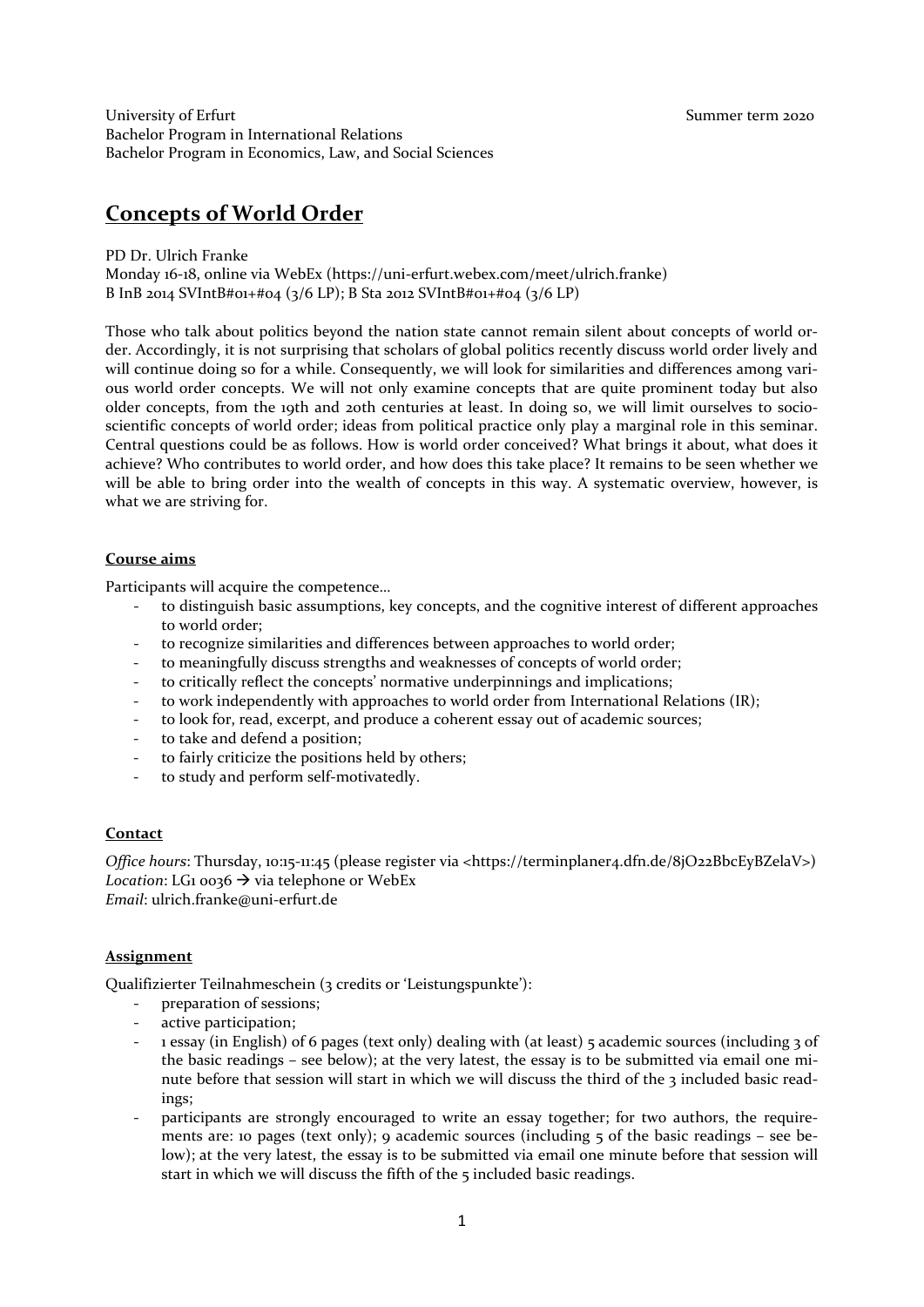Modulprüfung (6 credits or 'Leistungspunkte'):

- preparation of sessions;
- active participation;
- 2 essays (in English) of 6 pages each (text only) dealing with (at least) 5 academic sources (including 3 of the basic readings – see below); at the very latest, each essay is to be submitted via email one minute before that session will start in which we will discuss the third of the 3 included basic readings;
- participants are strongly encouraged to write their essays together; for two authors, the requirements are: 10 pages (text only); 9 academic sources (incl. 5 of the basic readings – see below); at the very latest, each essay is to be submitted via email one minute before that session will start in which we will discuss the fifth of the 5 included basic readings.

# **Readings**

Like this syllabus, the readings are available on the University's e-learning platform *moodle*.

# **Overview**

**Part I: Introduction** #01 (4 May), Introduction, general overview, and assignments: how we will proceed **Part II: Realist, Liberal, and Post-Structuralist Accounts of World Order**  #02 (11 May), A realist account of world order #03 (18 May), A liberal account of world order #04 (25 May), Post-structuralist accounts of world order #05 (1 June), *no session* taking place (*holiday*: Pentecost) #06 (8 June), A multiplex world order? **Part III: The role of China and Europe** #07 (15 June), Rising powers: the role of China #08 (22 June), A post-western Europe? **Part IV: The role of economic forces** #09 (29 June), Globalisation and fragmentation as new anarchy? #10 (6 July), Neoliberal hegemony in a post-aid world? **Part V: Conclusion**

#11 (13 July), Summary and outlook

## **Detailed Reading List**

## **Part I: Introduction**

#01, Introduction, general overview, and assignments: how we will proceed

# **Part II: Realist, Liberal, and Post-Structuralist Accounts of World Order**

#02, A realist account of world order

Kissinger, Henry 2014: *World Order*. New York: Penguin Books, 1-10 + 361-374.

## #03, A liberal account of world order

Ikenberry, G. John 2018: Why the Liberal World Order Will Survive, *Ethics & International Affairs* 32: 1, 17-29.

#04, Post-structuralist accounts of world order

Renner, Judith/Spencer, Alexander 2018: Trump, Brexit & "Post-Truth": How Post-Structuralist IR Theories can help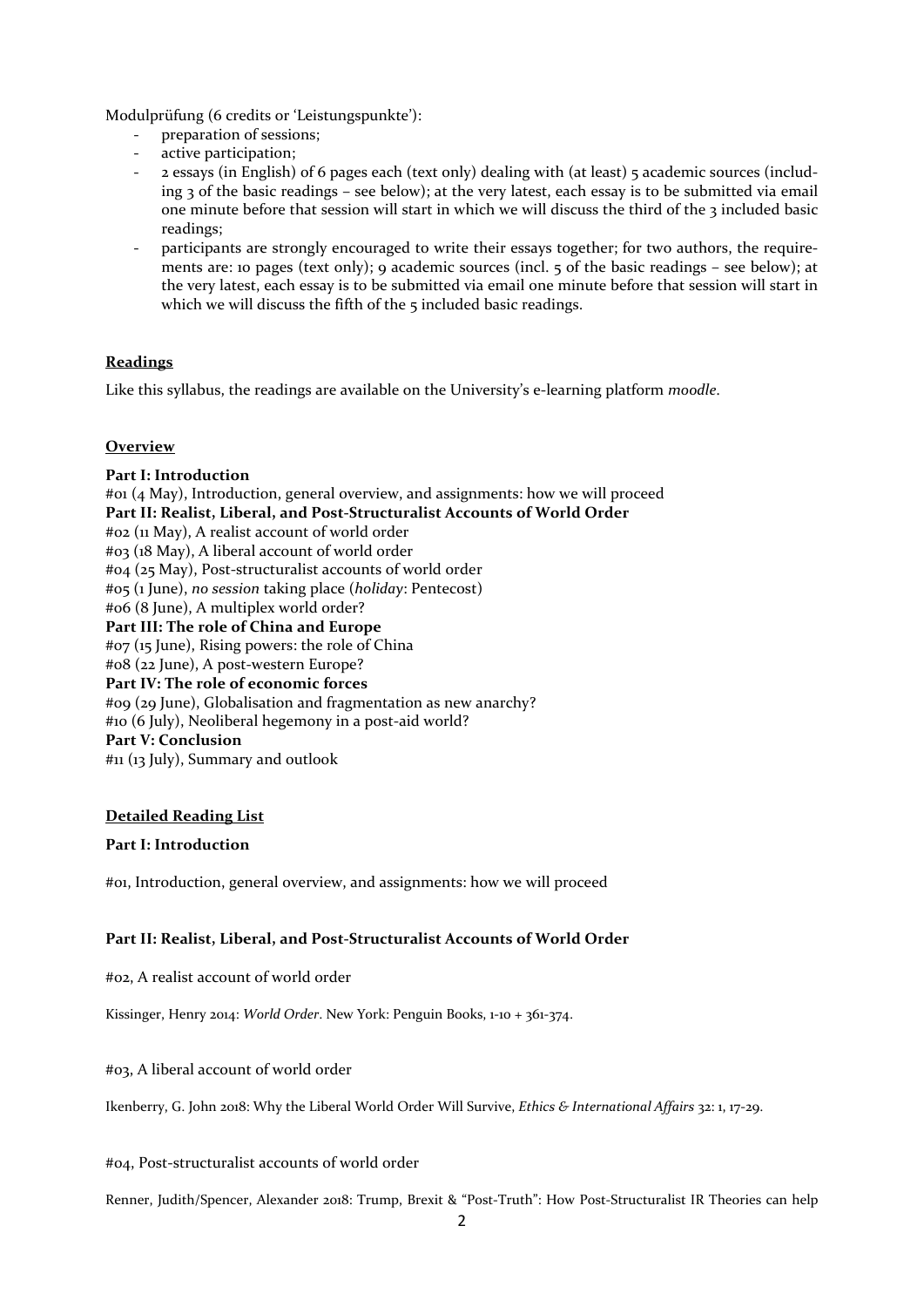us understand World Order in the 21st century, *Zeitschrift für Politikwissenschaft* 28: 3, 31–43.

#05, *no session* taking place (*holiday*: Pentecost)

#06, A multiplex world order?

Acharya, Amitav 2017: After Liberal Hegemony: The Advent of a Multiplex World Order, *Ethics & International Affairs* 31: 3, 271-285.

## **Part III: The role of China and Europe**

#07, Rising powers: the role of China

Tang, Shiping 2018: China and the Future International Order(s), *Ethics & International Affairs* 32: 1, 31-43.

#08, A post-western Europe?

Wæver, Ole 2018: A Post-Western Europe: Strange Identities in a Less Liberal World Order, *Ethics & International Affairs* 32: 1, 75-88.

## **Part IV: The role of economic forces**

#09, Globalisation and fragmentation as new anarchy?

Cerny, Philip G./Prichard, Alex 2017: The new anarchy: Globalisation and fragmentation in world politics, *Journal of International Political Theory* 13: 3, 378-394.

#10, Neoliberal hegemony in a post-aid world?

Morvaridi, Behrooz/Hughes, Caroline 2018: South–South Cooperation and Neoliberal Hegemony in a Post-aid World, *Development and Change* 49: 3, 867–892.

#### **Part V: Conclusion**

#11, Summary and outlook

#### **Further Readings:**

## **Overview**

- Albrow, Martin 2012: World Order, Visions of, in: *Encyclopedia of Global Studies*, edited by Mark Juergensmeyer and Helmut K. Anheier. Thousand Oaks, CA: Sage, 1813-1818.
- Cox, Robert W./Sinclair, Timothy J. 1996: *Approaches to World Order*. Cambridge: Cambridge University Press.
- Gollwitzer, Heinz 1972: *Geschichte des weltpolitischen Denkens*. Bd. I: Vom Zeitalter der Entdeckungen bis zum Beginn des Imperialismus. Göttingen: Vandenhoeck & Ruprecht, 11-43 (Einleitung: Weltpolitik und Weltpolitisches Denken).
- Krell, Gert 2010: Weltordnungskonzepte, in: *Handbuch der internationalen Politik*, edited by Carlo Masala, Frank Sauer and Andreas Wilhelm. Wiesbaden: Verlag für Sozialwissenschaften, 27-40.
- Osterhammel, Jürgen 2012: Weltordnungskonzepte, in: *Dimensionen internationaler Geschichte*, edited by Jost Dülffer and Wilfried Loth. München: Oldenbourg, 409-428.

#### **Realism**

Menzel, Ulrich 2015: *Die Ordnung der Welt: Imperium oder Hegemonie in der Hierarchie der Staatenwelt*. Berlin: Suhrkamp.